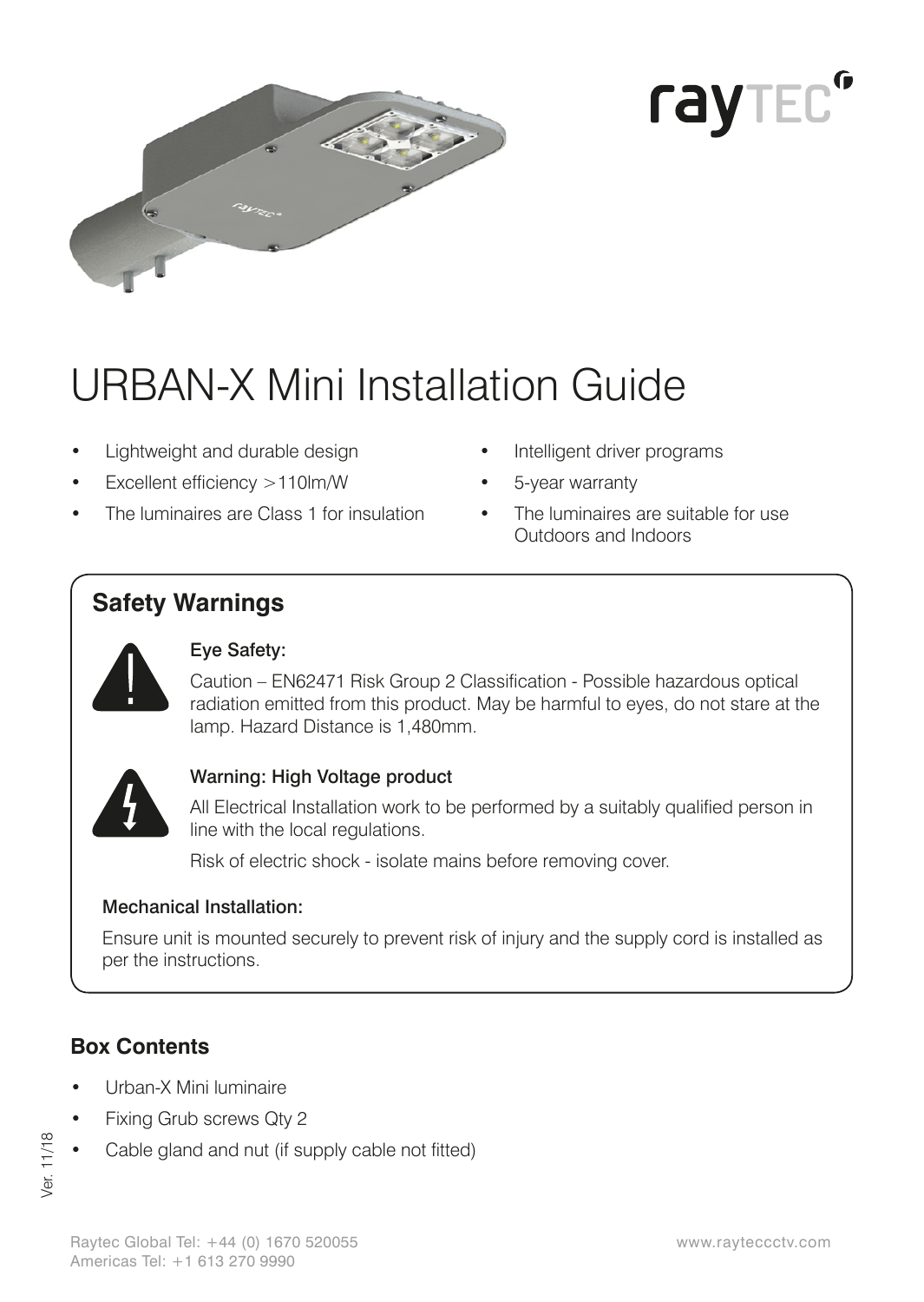#### **Installation Steps**

Connection of Supply Cable to the inside of the Unit. For models without a supply cable see section (1). For models with a supply cable see section (2).

#### **Important Information:**

The unit must be fitted with the cable gland supplied with the product. This is a combination cable and ventilation gland. Without this gland, the product will not function properly. Failure to use this gland may cause damage to the unit and will void the warranty.

A suitably rated 3 core cable (5 core for use with DALI) must be used.

Conductor size CSA: 0.75mm² to 1.0mm²

Cable O/D: Min 4.5mm to Max 10mm

#### (1) Connection procedure

- Remove cover plate (5 screws)
- 3 Core Mains supply cable
	- Prepare suitable 3 core mains cable as shown. Ensure cable gland is tightened in correct position. Feed cable and gland through the mounting spigot and secure tightly with nut ~3.5Nm (22mm spanner required).
- Terminate mains supply wires to terminal block
	- $-$  (L) Live  $-$  (N) Neutral  $-$  ( $\bigoplus$ ) Earth
- Fit the cable through the restraining clip and tighten on to base plate. Clip out excess cable tie tail.
- Replace the cover plate
	- You must use the screws supplied with the product
	- Torque to 4Nm to ensure the environmental seal
- DALI connection (when used):
	- The additional cores should be stripped to 8.5mm - 9.5mm and suitably terminated
	- Connect directly to the driver terminals labelled DA(BL) Blue. The connection is non-polarity sensitive



 $L$  & N Wires = 50mm



 $\bigoplus$  = 60mm

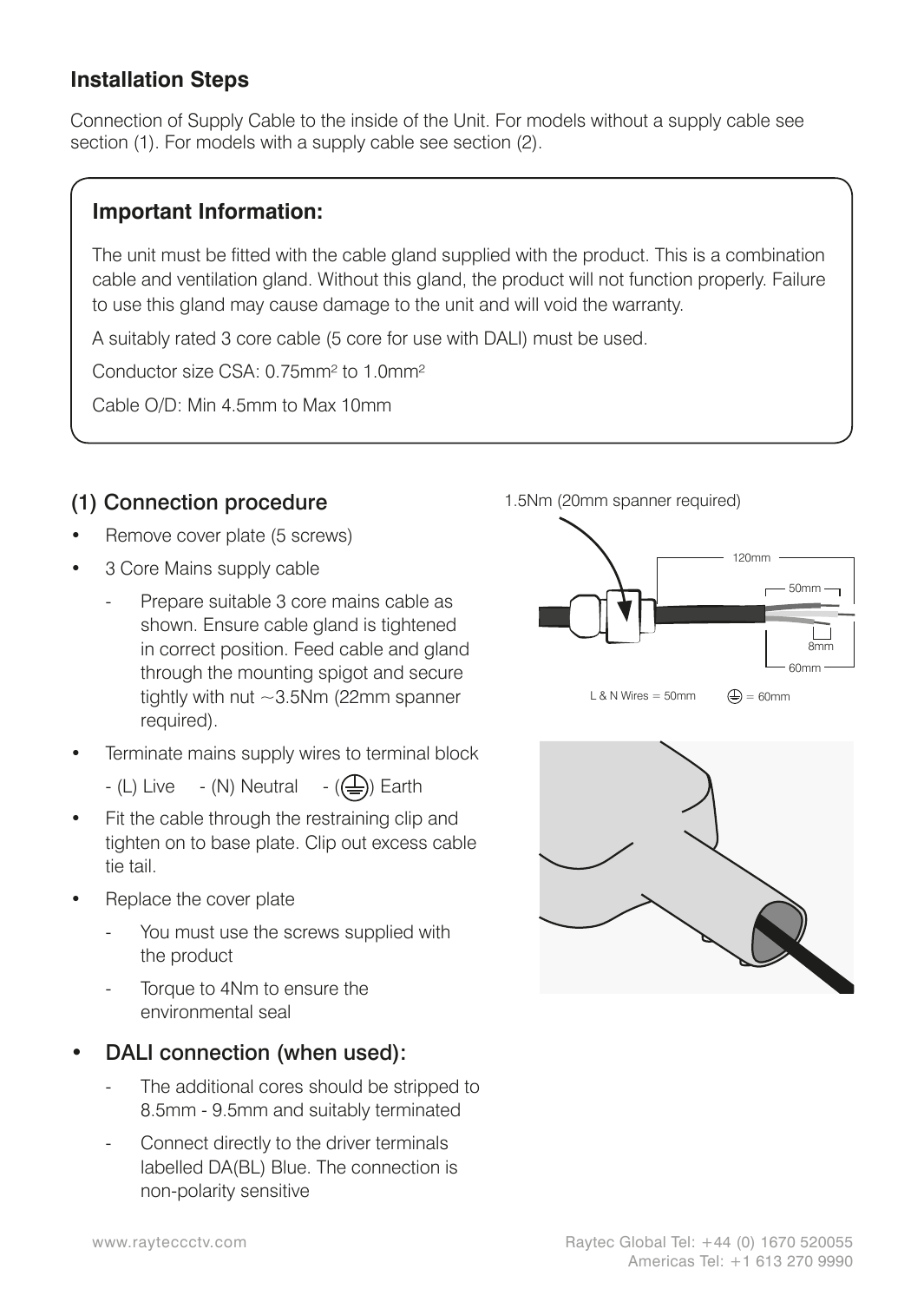#### (2) Mechanical installation

- • Mount unit on appropriate support spigot of size 34-42mm Diameter
- Secure unit on spigot with supplied grub screws. Ensure spigot is fully engaged and tighten grub screws to torque 17Nm (5mm hex)
- For Outdoor applications the supply cable should be suitably protected from the environment e.g. inside conduit or a lighting column

#### **WARNING:**

If the factory fitted cable is damaged it must be replaced by a suitably qualified person to avoid a hazard. The light source contained in this luminaire shall only be replaced by the manufacturer or a nominated representative.

#### **Functionality**

The unit responds when power is supplied to the internal LED driver. If the unit has a Photocell fitted this acts as an on/off switch for the power reaching the internal LED Driver. *(For Photocell On/Off Lux Levels please see the specification table)*

Driver Programs *(these will be marked on the driver)*

The unit will function according to one of the following factory-set programs;

| ID1 - Soft Start:          | 100% output for duration of night (5 second soft start).                                                                                                                                                                                                                                                                                        |  |
|----------------------------|-------------------------------------------------------------------------------------------------------------------------------------------------------------------------------------------------------------------------------------------------------------------------------------------------------------------------------------------------|--|
| ID2 - Timer Dimming:       | 100% power (5 second soft start) for 5 hours from power up,<br>then 50% power until the next cycle.                                                                                                                                                                                                                                             |  |
| *ID3 - Active Dimming 50%  |                                                                                                                                                                                                                                                                                                                                                 |  |
| *ID4 - Active Dimming 25%: | 100% output (5 second soft start) from power up, then dims to<br>either 50% (ID3) or 25% (ID4) power, around the midpoint of<br>the night and up to a maximum of 6 hours after, then back to<br>100% if it's still dark.<br>This program would typically require the use of an inbuilt or<br>remote photocell to monitor the hours of darkness. |  |
| ID5 - Event Trigger:       | The luminaire will operate at 100% for 30 minutes and then<br>switch off until re-activated                                                                                                                                                                                                                                                     |  |
| Custom:                    | A customer specific program.                                                                                                                                                                                                                                                                                                                    |  |

Not suitable for locations where the length of night is 23 hours or greater. For the first 3 nights the luminaire is on at 100% power from sunset to sunrise whilst the system learns the length of nights. Unit does not compensate for variations within local time zones. Unit does not compensate for international clock changes.